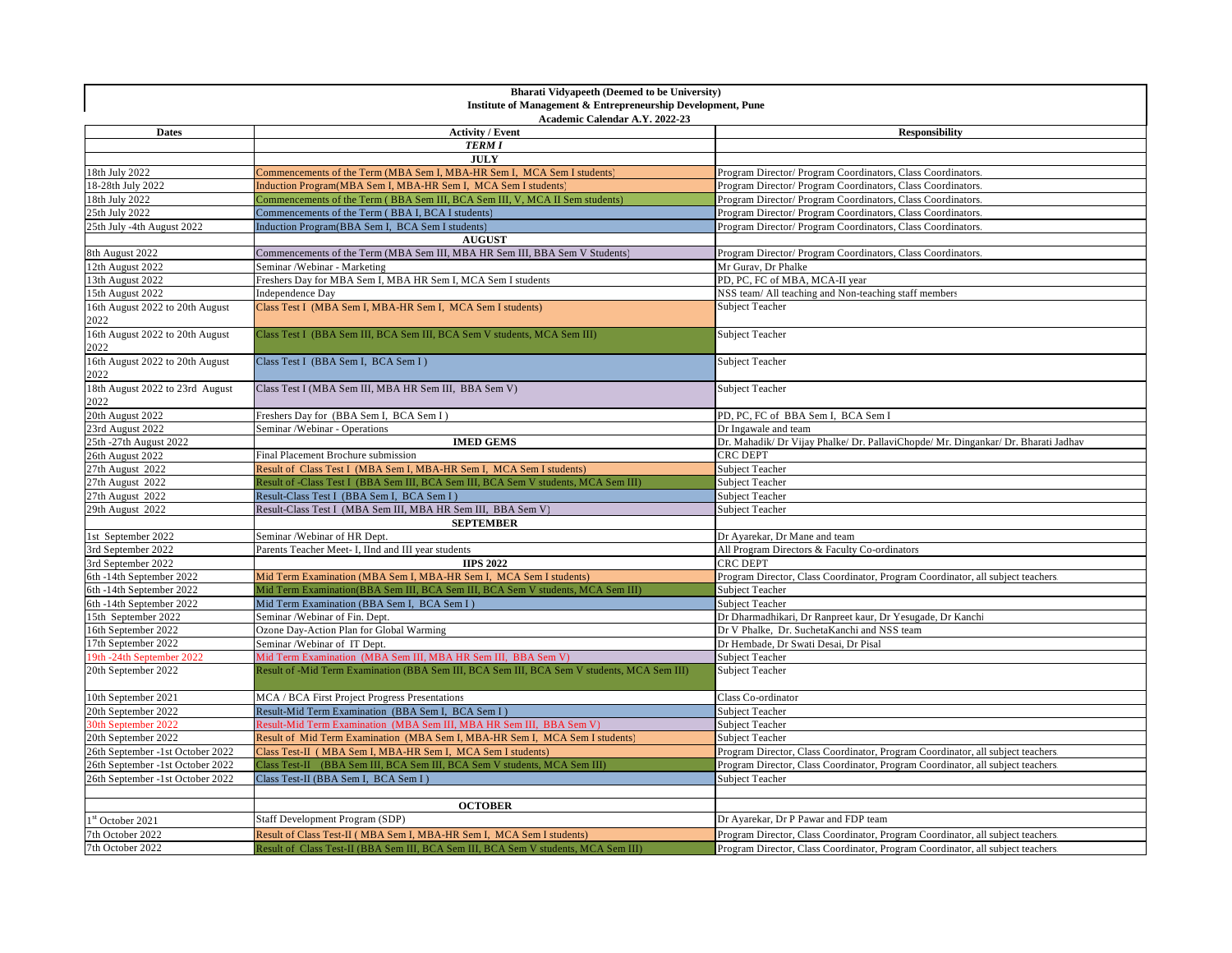| <b>Bharati Vidyapeeth (Deemed to be University)</b><br>Institute of Management & Entrepreneurship Development, Pune |                                                                                                                                      |                                                                                        |  |  |
|---------------------------------------------------------------------------------------------------------------------|--------------------------------------------------------------------------------------------------------------------------------------|----------------------------------------------------------------------------------------|--|--|
| Academic Calendar A.Y. 2022-23                                                                                      |                                                                                                                                      |                                                                                        |  |  |
| <b>Dates</b>                                                                                                        | <b>Activity / Event</b>                                                                                                              | <b>Responsibility</b>                                                                  |  |  |
| 7th October 2022                                                                                                    | Result of Class Test-II (BBA Sem I, BCA Sem I)                                                                                       | Subject Teacher                                                                        |  |  |
| 08th October 2022                                                                                                   | HR Professionals Meet                                                                                                                | CRC Team                                                                               |  |  |
| 10th - 15th October 2022                                                                                            | Placement Week / Pre Placement Presentation.                                                                                         | CRC                                                                                    |  |  |
| 10th -15th October 2022                                                                                             | Class Test-II (MBA Sem III, MBA HR Sem III, BBA Sem V)                                                                               | <b>Subject Teacher</b>                                                                 |  |  |
| 17th -21st October 2022                                                                                             | End Term Exam (MBA Sem I, MBA-HR Sem I, MCA Sem I students)                                                                          | Dr. Ingawale, Mr. R Mahadik and Exam Dept                                              |  |  |
| 17th -21st October 2022                                                                                             | End term examination (BBA Sem III, BCA Sem III, BCA Sem V students, MCA Sem III)                                                     | Program Director, Class Coordinator, Program Coordinator, all subject teachers         |  |  |
| 17th -21st October 2022                                                                                             | End term examination (BBA Sem I, BCA Sem I)                                                                                          | Program Director, Class Coordinator, Program Coordinator, all subject teachers.        |  |  |
| 21st October 2022                                                                                                   | Result of Class Test-II (MBA Sem III, MBA HR Sem III, BBA Sem V)                                                                     | Subject Teacher                                                                        |  |  |
| 22nd October 2022                                                                                                   | Parents Teacher Meet II- I, IInd and III year students                                                                               | All Program Directors & Faculty Co-ordinators                                          |  |  |
| 20th October 2022                                                                                                   | SIP Presentation Competition MBA II, BBA III Year                                                                                    | Dr. SachinAyrekar/Dr Deepali Kadam and respective Coordinators and Mr Deepak Navalgund |  |  |
| 24th -30th October 2022                                                                                             | Diwali Vacation                                                                                                                      |                                                                                        |  |  |
| 31st October 2022                                                                                                   | Last Teaching Day (MBA Sem I, MBA-HR Sem I, MCA Sem I students)                                                                      | All Subject teachers                                                                   |  |  |
| 31st October 2022                                                                                                   | Last teaching day (BBA Sem III, BCA Sem III, BCA Sem V students, MCA Sem III)                                                        | All Subject teachers                                                                   |  |  |
|                                                                                                                     | <b>NOVEMBER</b>                                                                                                                      |                                                                                        |  |  |
| 1st -4th November 2022                                                                                              | Practicals /Viva - (MBA Sem I, MBA-HR Sem I, MCA Sem I students)                                                                     | Exam dept                                                                              |  |  |
| 5th November 2022                                                                                                   | Last teaching day (BBA Sem I, BCA Sem I)                                                                                             | All Subject teachers                                                                   |  |  |
| 8th November 2022                                                                                                   | Academic Audit/ Moderation for MBA Sem I, MBA-HR Sem I, MCA Sem I                                                                    | PD PC FC                                                                               |  |  |
| 9th -15th November 2022                                                                                             | End termexamination (MBA Sem III, MBA HR Sem III, BBA Sem V)                                                                         | Exam dept, PD PC FC                                                                    |  |  |
| 11th November 2022                                                                                                  | Submission of overall academic report, Submission of Marks to university. MBA Sem I, MBA-HR Sem I,<br>MCA Sem I                      | PD PC FC                                                                               |  |  |
| 1st -4th November 2022                                                                                              | Practicals /Viva (BBA Sem III, BCA Sem III, BCA Sem V students, MCA Sem III)                                                         | Exam dept                                                                              |  |  |
| 9th November 2022                                                                                                   | Academic Audit/Moderation for (BBA Sem III, BCA Sem III, BCA Sem V students, MCA Sem III)                                            | PD PC FC                                                                               |  |  |
| 12th November 2022                                                                                                  | Submission of overall academic report and marks to the university for (BBA Sem III, BCA Sem III, BCA<br>Sem V students, MCA Sem III) | PD PC FC                                                                               |  |  |
| 7th -9th November 2022                                                                                              | Practicals /Viva (BBA Sem I, BCA Sem I)                                                                                              | Exam dept                                                                              |  |  |
| 10th November 2022                                                                                                  | Academic Audit/Moderation for (BBA Sem I, BCA Sem I)                                                                                 | PD PC FC                                                                               |  |  |
| 12th November 2022                                                                                                  | Submission of overall academic report and marks to the university for (BBA Sem I, BCA Sem I)                                         | PD PC FC                                                                               |  |  |
| 14th -25th November 2022                                                                                            | University exam - (MBA Sem I, MBA-HR Sem I, MCA Sem I students)                                                                      | Exam dept                                                                              |  |  |
| 14th -25th November 2022                                                                                            | University exam -(BBA Sem III, BCA Sem III, BCA Sem V students, MCA Sem III)                                                         | Exam dept                                                                              |  |  |
| 14th -26th November 2022                                                                                            | University exam - (BBA Sem I, BCA Sem I)                                                                                             | Exam dept                                                                              |  |  |
| 19th November 2022                                                                                                  | Last teaching day (MBA Sem III, MBA HR Sem III, BBA Sem V)                                                                           | All Subject teachers                                                                   |  |  |
| 19th Novermber 2022                                                                                                 | Regional Alumni Meet I                                                                                                               | CRC                                                                                    |  |  |
| 21st -23rd November 2022                                                                                            | Practicals /Viva (MBA Sem III, MBA HR Sem III, BBA Sem V)                                                                            | Exam dept and PD PC FC                                                                 |  |  |
| 24th November 2022                                                                                                  | Academic Audit/Moderation for (MBA Sem III, MBA HR Sem III, BBA Sem V)                                                               | PD PC FC                                                                               |  |  |
| 26th November 2022                                                                                                  | Submission of overall academic report and marks to the university for (MBA Sem III, MBA HR Sem III,<br>BBA Sem V)                    | PD PC FC                                                                               |  |  |
| 28th November 2022                                                                                                  | University exam (MBA Sem III, MBA HR Sem III, BBA Sem V)                                                                             | Exam dept                                                                              |  |  |
|                                                                                                                     |                                                                                                                                      |                                                                                        |  |  |
|                                                                                                                     | <b>TERM II</b>                                                                                                                       |                                                                                        |  |  |
|                                                                                                                     |                                                                                                                                      |                                                                                        |  |  |
|                                                                                                                     | <b>DECEMBER</b>                                                                                                                      |                                                                                        |  |  |
| 15th December 2022                                                                                                  | Commencement of classes (MBA Sem II, MBA-HR Sem II, MCA Sem II students)                                                             | Program Director/Program Coordinators, Class Coordinators.                             |  |  |
| 15th December 2022                                                                                                  | Commencement of classes (BBA Sem II, BCA Sem II students)                                                                            | Program Director/ Program Coordinators, Class Coordinators.                            |  |  |
| 15th December 2022                                                                                                  | Commencement of classes (BBA Sem IV, BCA Sem IV, BCA sem VI MCA Sem IV)                                                              | Program Director/ Program Coordinators, Class Coordinators.                            |  |  |
| 20th December 2022                                                                                                  | <b>International Seminar on Research</b>                                                                                             | Dr Ayarekar, Dr Mane                                                                   |  |  |
| 21st-27th December 2022                                                                                             | 7 days NSS camp                                                                                                                      | Dr Pramod Pawar, Dr Phalke and NSS Team                                                |  |  |
| 31st December 2022                                                                                                  | <b>Road Safety Awareness greetings</b>                                                                                               | Dr. V Phalke /Ms.Pratima Gund /Dr.Kanchi/ Mr Dingankar and all faculty members         |  |  |
|                                                                                                                     | <b>JANUARY</b>                                                                                                                       |                                                                                        |  |  |
| 1st January 2023                                                                                                    | Commencement of classes (MBA Sem IV, MBA-HR Sem IV, BBA Sem VI students)                                                             | Program Director/ Program Coordinators, Class Coordinators                             |  |  |
| 8th January 2023                                                                                                    | Dr. Patangrao Kadam Birth Anniversary                                                                                                | All Staff                                                                              |  |  |
| 9th January 2023                                                                                                    | Dr. Patangraoji Kadam National Elocution Competition                                                                                 | Dr.Pramod Pawar/ DrPadlikar/ Dr Sachin Ayarekar/ Mr. U Desai/ Dr Vijay Phalke          |  |  |
| 16th - 21st January 2023                                                                                            | Class Test 1 - MBA Sem II, MBA-HR Sem II, MCA Sem II students                                                                        | <b>Subject Teachers</b>                                                                |  |  |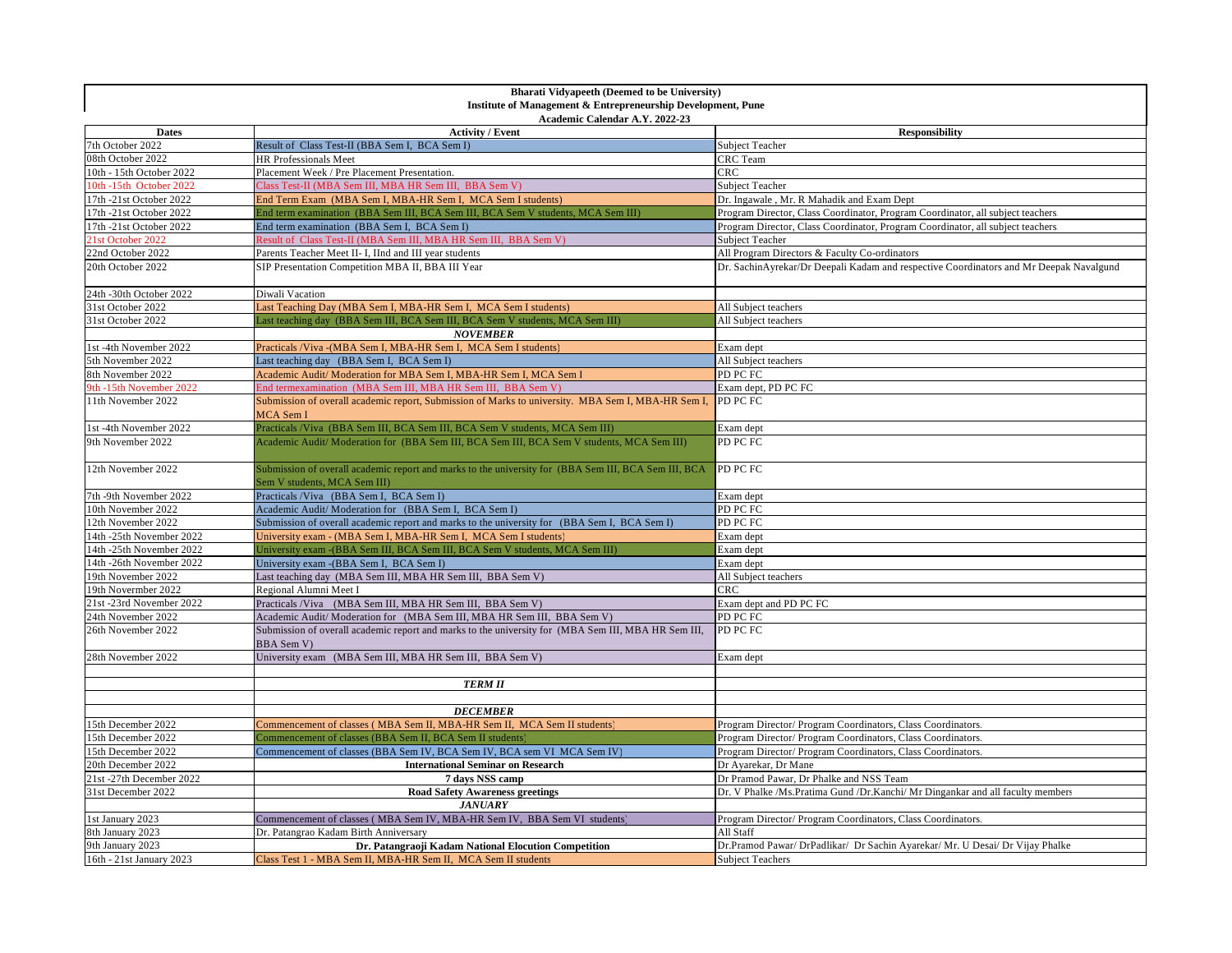| <b>Bharati Vidyapeeth (Deemed to be University)</b><br>Institute of Management & Entrepreneurship Development, Pune |                                                                                                        |                                                                                                                |  |  |
|---------------------------------------------------------------------------------------------------------------------|--------------------------------------------------------------------------------------------------------|----------------------------------------------------------------------------------------------------------------|--|--|
| Academic Calendar A.Y. 2022-23                                                                                      |                                                                                                        |                                                                                                                |  |  |
| <b>Dates</b>                                                                                                        | <b>Activity / Event</b>                                                                                | <b>Responsibility</b>                                                                                          |  |  |
| 16th - 21st January 2023                                                                                            | Class Test 1 - BBA Sem II, BCA Sem II students                                                         | <b>Subject Teachers</b>                                                                                        |  |  |
| 16th - 21st January 2023                                                                                            | Class Test 1 - BBA Sem IV, BCA Sem IV, BCA sem VI MCA Sem IV                                           | <b>Subject Teachers</b>                                                                                        |  |  |
| 23rd-28th January 2023                                                                                              | <b>Sports Meet</b>                                                                                     | Dr Pramod Pawar/Dr. Pravin                                                                                     |  |  |
|                                                                                                                     |                                                                                                        | Mane, Dr.Pramod Pawar, Dr.AnuradhaYesugude/Dr. Sonali Khurjekar/Dr. Bharati                                    |  |  |
|                                                                                                                     |                                                                                                        | Jadhav/Dr.Sweta Jogalekar                                                                                      |  |  |
| 26th January 2023                                                                                                   | Republic Day celebration                                                                               | Dr Pramod Pawar / All Teaching and non teaching Staff                                                          |  |  |
| 27th January 2023                                                                                                   | <b>National Conference -HR</b>                                                                         | Dr Ayarekar, Dr Mane, Dr Mirji                                                                                 |  |  |
| 28th January 2023                                                                                                   | Result of Class Test 1 - MBA Sem II, MBA-HR Sem II, MCA Sem II students                                | <b>Subject Teachers</b>                                                                                        |  |  |
| 28th January 2023                                                                                                   | Result of Class Test 1 - BBA Sem II, BCA Sem II students                                               | <b>Subject Teachers</b>                                                                                        |  |  |
| 28th January 2023                                                                                                   | Result of Class Test 1 - BBA Sem IV, BCA Sem IV, BCA sem VI MCA Sem IV                                 | <b>Subject Teachers</b>                                                                                        |  |  |
| 28th January 2023                                                                                                   | Parent teacher meeting -3 -all students                                                                | PD PC FC                                                                                                       |  |  |
|                                                                                                                     | <b>FEBRUARY</b>                                                                                        |                                                                                                                |  |  |
| 4th February 2023                                                                                                   | E D CELL-CWTED COMPETITON                                                                              | Dr.Bharati Jadhav, Dr Shradha and Team                                                                         |  |  |
| 6th -10th February 2023                                                                                             | Class Test 1 -MBA Sem IV, MBA-HR Sem IV, BBA Sem VI students                                           | <b>Subject Teachers</b>                                                                                        |  |  |
| 11th Febuary 2023                                                                                                   | International Conference on -" Role of Management in making Organization lean, clean and green"        | Mr Deepak, Dr Mane                                                                                             |  |  |
| 16th February 2023                                                                                                  | Result of Class Test 1 -MBA Sem IV, MBA-HR Sem IV, BBA Sem VI students                                 | Subject Teachers                                                                                               |  |  |
| 17th February 2023                                                                                                  | <b>National Seminar on Marketing</b>                                                                   | Mr. Gurav, Dr. Phalke and Team                                                                                 |  |  |
| 18th February 2023                                                                                                  | <b>FDP</b>                                                                                             | Dr.Pramod Pawar and Dr.Sachin Ayarekar and team                                                                |  |  |
| 24th, 25th February 2023                                                                                            | C-Googly                                                                                               | Dr Swati Desai and Team                                                                                        |  |  |
| 27th February -4th March 2023                                                                                       | Mid term examination - MBA Sem II, MBA-HR Sem II, MCA Sem II students                                  | Exam dept and subject teachers                                                                                 |  |  |
| 27th February -4th March 2023                                                                                       | Mid term examination - BBA Sem II, BCA Sem II students                                                 | Exam dept and subject teachers                                                                                 |  |  |
| 27th February -4th March 2023                                                                                       | Mid term examination -BBA Sem IV, BCA Sem IV, BCA sem VI MCA Sem IV                                    | Exam dept and subject teachers                                                                                 |  |  |
|                                                                                                                     | <b>MARCH</b>                                                                                           |                                                                                                                |  |  |
| 4th March 2023                                                                                                      | <b>Staff Development Program(SDP)</b>                                                                  | Dr.Pramod Pawar and Dr.Sachin Ayarekar and team                                                                |  |  |
| 7th March 2023                                                                                                      | <b>National Seminar on Finance</b>                                                                     | Dr. Dharmadhikari, Dr. Ranpreet and Team                                                                       |  |  |
| 8th March 2023                                                                                                      | <b>Women's Day Celebration</b>                                                                         | Bharati Jadhav, Dr Yesugade, Ms Pratima Gund, Dr Yelikar                                                       |  |  |
| $9th$ March 2022                                                                                                    | <b>Homage to Hon'ble Founder</b>                                                                       | All Teaching and Non Teaching Staff                                                                            |  |  |
| 10th March 2023                                                                                                     | Result of Mid term examination - MBA Sem II, MBA-HR Sem II, MCA Sem II students                        | subject teacher                                                                                                |  |  |
| 10th March 2023                                                                                                     | Result of Mid term examination - BBA Sem II, BCA Sem II students                                       | subject teacher                                                                                                |  |  |
| 10th March 2023                                                                                                     | Result of Mid term examination -BBA Sem IV, BCA Sem IV, BCA sem VI MCA Sem IV                          | subject teacher                                                                                                |  |  |
| 11th March 2023                                                                                                     | Parent Teacher Meeting -4 -all students                                                                | Program Director, Class Coordinator, Program Coordinator                                                       |  |  |
|                                                                                                                     | 13th March 2023 to 18th March 2023 Mid term examination-MBA Sem IV, MBA-HR Sem IV, BBA Sem VI students | Exam dept and Subject Teachers                                                                                 |  |  |
| 13th March 2023 to 18th March 2023                                                                                  | Class Test II - MBA Sem II, MBA-HR Sem II, MCA Sem II students                                         | subject teacher                                                                                                |  |  |
| 13th March 2023 to 18th March 2023                                                                                  | Class Test II - BBA Sem II, BCA Sem II students                                                        | subject teacher                                                                                                |  |  |
|                                                                                                                     | 13th March 2023 to 18th March 2023 Class Test II -BBA Sem IV, BCA Sem IV, BCA sem VI MCA Sem IV        | subject teacher                                                                                                |  |  |
| 23rd -25th March 2023                                                                                               | <b>International Management Fest / Expressions Cultural Program</b>                                    | Dr. Pravin Mane, Dr.Pramod Pawar, AnuradhaYesugude/Dr.Sonali Khurjekar/Dr Bharati<br>Jadhav/Dr.Sweta Jogalekar |  |  |
| 25th March 2023                                                                                                     | Result of Class Test II - MBA Sem II, MBA-HR Sem II, MCA Sem II students                               | subject teacher                                                                                                |  |  |
| 25th March 2023                                                                                                     | Result of Class Test II - BBA Sem II, BCA Sem II students                                              | subject teacher                                                                                                |  |  |
| 25th March 2023                                                                                                     | Result of Class Test II -BBA Sem IV, BCA Sem IV, BCA sem VI MCA Sem IV                                 | subject teacher                                                                                                |  |  |
| 25th March 2023                                                                                                     | Result of Mid term examination-MBA Sem IV, MBA-HR Sem IV, BBA Sem VI students                          | subject teacher                                                                                                |  |  |
|                                                                                                                     | <b>APRIL</b>                                                                                           |                                                                                                                |  |  |
| 1st -7th April 2023                                                                                                 | End term examination - MBA Sem II, MBA-HR Sem II, MCA Sem II students                                  | Exam dept and subject teachers                                                                                 |  |  |
| 1st -7th April 2023                                                                                                 | End term examination - BBA Sem II, BCA Sem II students                                                 | Exam dept and subject teachers                                                                                 |  |  |
| 1st -7th April 2023                                                                                                 | Endterm examination -BBA Sem IV, BCA Sem IV, BCA sem VI MCA Sem IV                                     | Exam dept and subject teachers                                                                                 |  |  |
| 1st -7th April 2023                                                                                                 | Class Test II -MBA Sem IV, MBA-HR Sem IV, BBA Sem VI students                                          | Subject teachers                                                                                               |  |  |
| 1st -7th April 2023                                                                                                 | <b>FDP</b>                                                                                             | Dr.Pramod Pawar and Dr.Sachin Ayarekar and team                                                                |  |  |
| 8th April 2023                                                                                                      | Last teaching day- MBA Sem II, MBA-HR Sem II, MCA Sem II students                                      | Program Director, Class Coordinator, Program Coordinator, all subject teachers                                 |  |  |